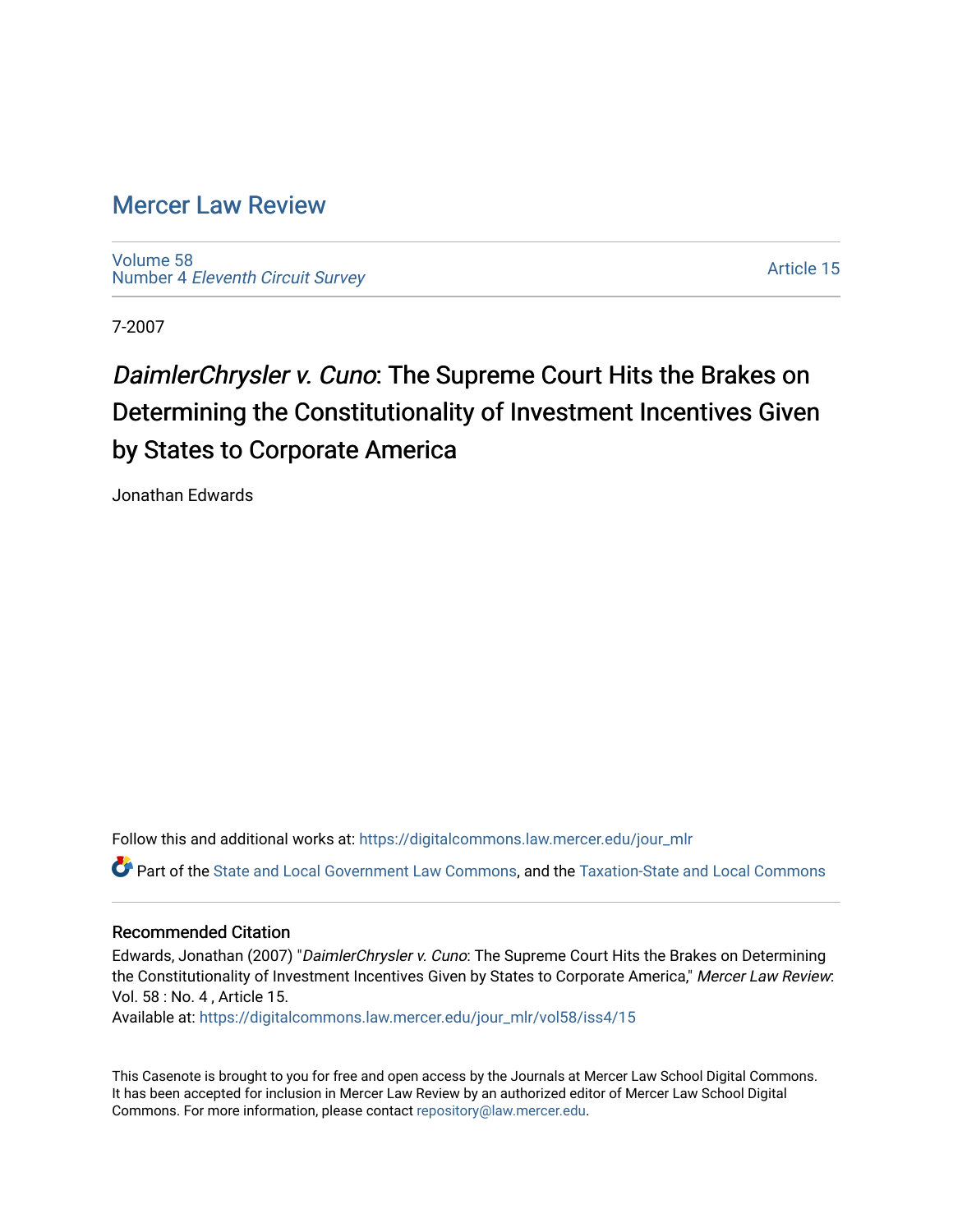## **Casenote**

### *DaimlerChrysler v. Cuno:* **The Supreme Court Hits the Brakes on Determining the Constitutionality of Investment Incentives Given by States to Corporate America**

#### I. INTRODUCTION

In *DaimlerChrysler Corp. v. Cuno,'* the United States Supreme Court, under the pen of Chief Justice Roberts, unanimously held that state taxpayers did not have Article III standing to challenge local property tax abatements and investment tax credits given to DaimlerChrysler Corporation ("Daimler").<sup>2</sup> Claiming standing as municipal and state taxpayers, the plaintiffs challenged the City of Toledo and the State of Ohio's decisions to offer Daimler certain exemptions from and reductions of its local property and state franchise taxes.<sup>3</sup> The Court held that the plaintiffs failed to satisfy the injury-in-fact and redressability requirements of standing because their alleged injury was too "'conjectural or hypothetical."'4 As a result, the Court never reached the merits of the

1411

**<sup>1. 126</sup> S.** Ct. 1854 **(2006).**

<sup>2.</sup> *Id.* at **1859.**

**<sup>3.</sup>** *Id.*

*<sup>4.</sup> Id.* at **1862-63.**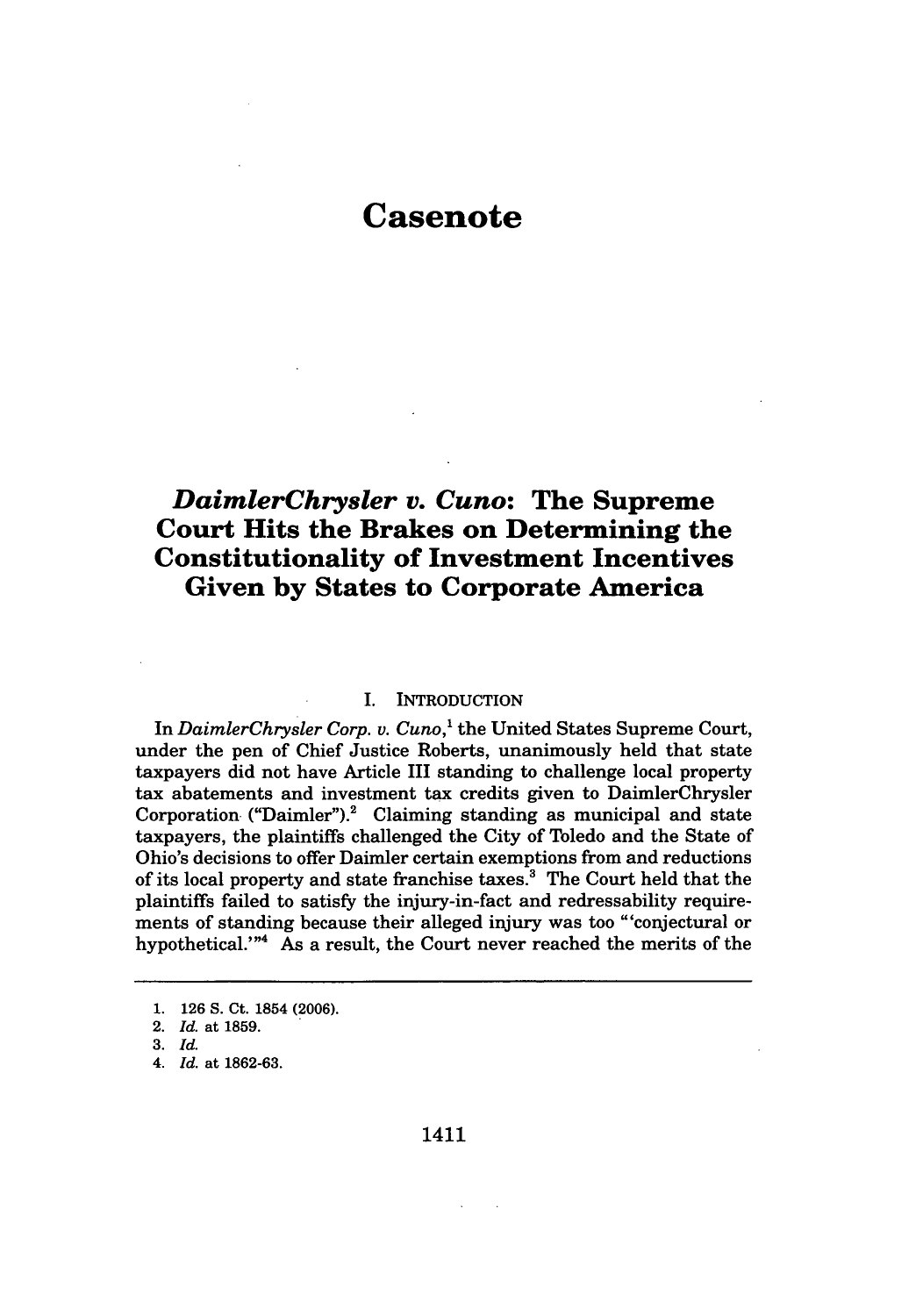case where the plaintiffs had claimed that the tax breaks violated the dormant, or negative, Commerce Clause.<sup>5</sup> Therefore, whether state tax incentives to corporations violate the dormant Commerce Clause is a question that will remain unanswered for now. This note (1) considers the broader implications of the Court's refusal to reach the merits of dormant Commerce Clause analysis as it relates to states granting investment incentives to big businesses and (2) analyzes several scholarly options for a better dormant Commerce Clause analysis of state tax incentives. Ironically enough, *DaimlerChrysler* is noteworthy for what it did not decide.<sup>6</sup>

#### II. FACTUAL BACKGROUND

In an effort to encourage the large automobile conglomerate, "Daimler," to expand its manufacturing facilities, the City of Toledo and the State of Ohio offered Daimler local and state tax breaks for new investment within the state.7 The Ohio Franchise Tax Credit allowed businesses to receive credit against the state franchise tax for qualifying investments of "new manufacturing machinery and equipment" used within the state.<sup>8</sup> Additionally, municipalities in Ohio have authority to waive property taxes for businesses who invest in certain areas so long as the local school districts consent.<sup>9</sup> In 1998 Daimler received the benefit of both tax breaks when it contractually agreed to expand its Jeep assembly plant in Toledo.<sup>10</sup> Daimler's proposed investment in the state was valued at \$1.2 billion, and the conglomerate was forecasted to provide the region with several thousand jobs." Because of the tax break, Daimler saved approximately \$280 million in taxes.<sup>12</sup>

- 8. OHio REV. **CODE** ANN. § 5733.33(B)(1) (West 2006).
- 9. OHIO REV. CODE ANN. § 5709.62(D)(1) (West 2006).
- 10. *DaimlerChrysler,* 126 **S.** Ct. at 1859.

12. *Id.*

<sup>5.</sup> *Id.* at 1864; U.S. CONST. art. I, § **8,** cl. **3.**

*<sup>6.</sup> See generally* Brandon P. Denning, DaimlerChrysler Corp. v. Cuno, State Investment Incentives, and the Future of the Dormant Commerce Clause Doctrine, 2006 CATO SUP. **CT.** REV. **173** (2006). The Supreme Court dodged the long-awaited resolution of constitutional questions surrounding subsidies and tax incentives as they relate to the negative Commerce Clause. However, this decision is an important milestone in the development of Commerce Clause jurisprudence, signaling the true difficulties in determining the Court's use of the term "'discrimination'" in deciding whether a law contravenes interstate commerce and the policies underlying the Framers' intent to prevent economic Balkanization.. *Id.* at 194.

**<sup>7.</sup>** DaimlerChrysler Corp. v. Cuno, **126 S.** Ct. 1854, 1859 (2006).

<sup>11.</sup> Cuno v. DaimlerChrysler, **386 F.3d** 738, 741 (6th Cir. 2004).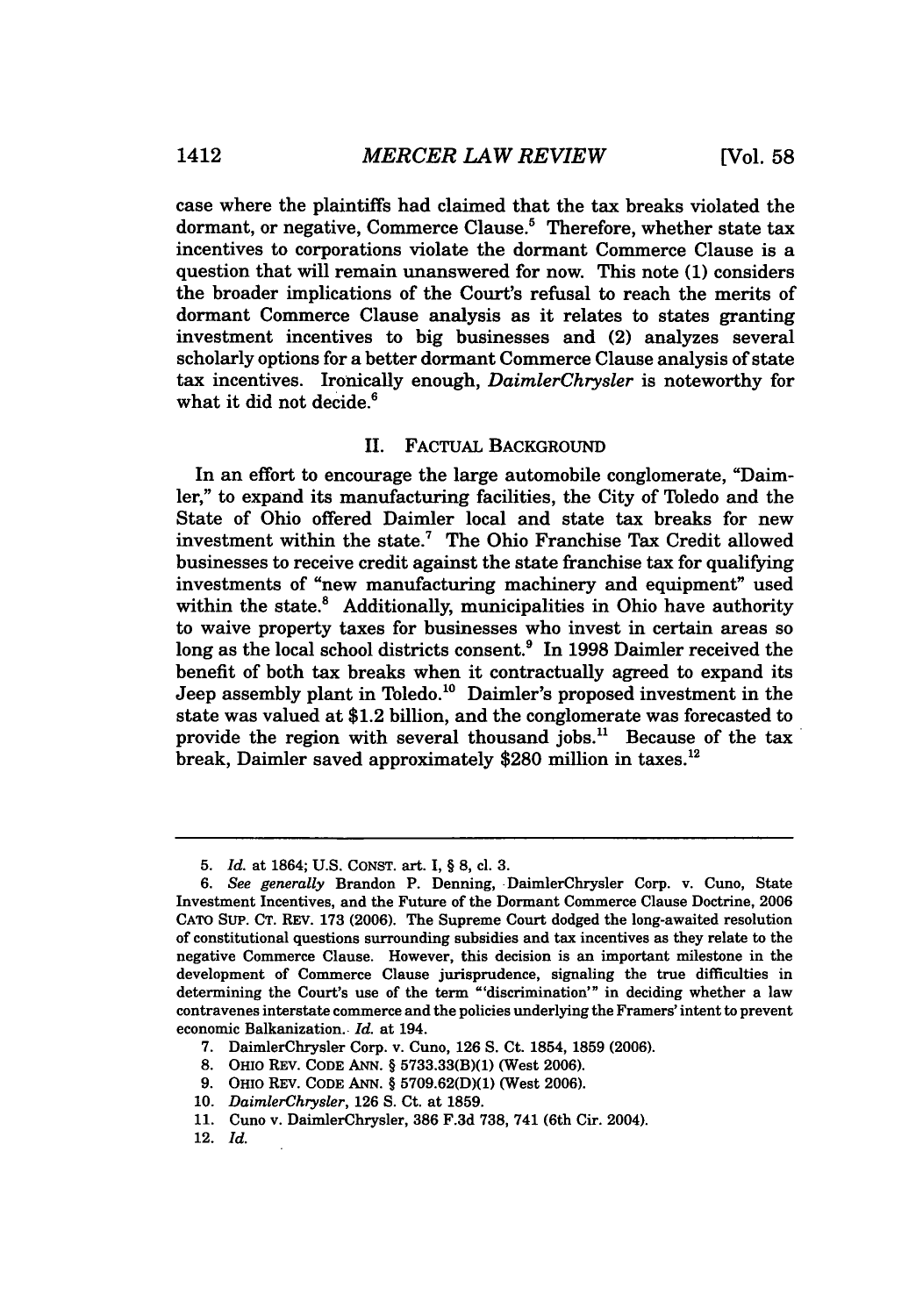Taxpayers in Toledo sued in state court, alleging that the tax benefits violated the Commerce Clause.<sup>13</sup> Specifically, the plaintiffs claimed that the Ohio Franchise Tax Credit discriminated against interstate economic activity by coercing businesses already subject to the franchise tax to expand in-state rather than out-of-state.<sup>14</sup> The plaintiffs claimed they had standing because the tax breaks diminished the pool of funds available to the city and state, causing the plaintiffs to suffer a disproportionate tax burden because the government had less revenue and thus had to forego other expenditures.'5 These taxpayers essentially argued that they would have to make up the difference in this deficit with future taxes.<sup>16</sup>

While the action was pending in state court, the defendants successfully removed the case to the United States District Court for the Northern District of Ohio.<sup>17</sup> The plaintiffs filed a motion to remand the case to state court because they doubted they satisfied the constitutional standing requirements imposed by Article III's "case or controversy" limitation.'8 The district court rejected the plaintiffs' motion to remand, stating that the plaintiffs had proper standing under the "'municipal taxpayer standing' rule" laid down in *Massachusetts* v. *Mellon.*<sup>19</sup> In analyzing the merits, the district court held that neither tax benefit violated the Commerce Clause.<sup>20</sup> On appeal, the Sixth Circuit agreed with the district court regarding the municipal property tax exemption, but held that the state franchise tax violated the Commerce Clause.<sup>21</sup> The court of appeals, however, wholly failed to consider whether the plaintiffs had standing.<sup>22</sup> The Supreme Court granted certiorari to consider whether the Ohio Franchise Tax Credit violated the Commerce Clause but failed to reach this issue. $^{22}$ 

#### III. LEGAL BACKGROUND

The Commerce Clause-found in Article I, Section 8, Clause 3, of the Constitution-is an affirmative grant of power to Congress "[t]o regulate Commerce with foreign Nations, and among the several States, and with

<sup>13.</sup> *Id.*; U.S. CONST. art. I, § 8, cl. 3.

<sup>14.</sup> *Cuno,* 386 F.3d at 743.

<sup>15.</sup> *DaimlerChrysler,* 126 S. Ct. at 1862.

<sup>16.</sup> *Id.* at 1862-63.

<sup>17.</sup> *Id.* at 1860.

<sup>18.</sup> *Id.;* U.S. **CONST.** art. III.

<sup>19.</sup> *DaimlerChrysler,* 126 S. Ct. at 1860; 262 U.S. 447, 486 (1923).

<sup>20.</sup> *DaimlerChrysler,* 126 **S.** Ct. at 1860; U.S. CONST. art. I, § 8, cl. 3.

<sup>21.</sup> *DaimlerChrysler,* 126 **S.** Ct. at 1860; U.S. CONST. art. I, § 8, **c. 3.**

<sup>22.</sup> *DaimlerChrysler* 126 **S.** Ct. at 1860.

<sup>23.</sup> *Id.*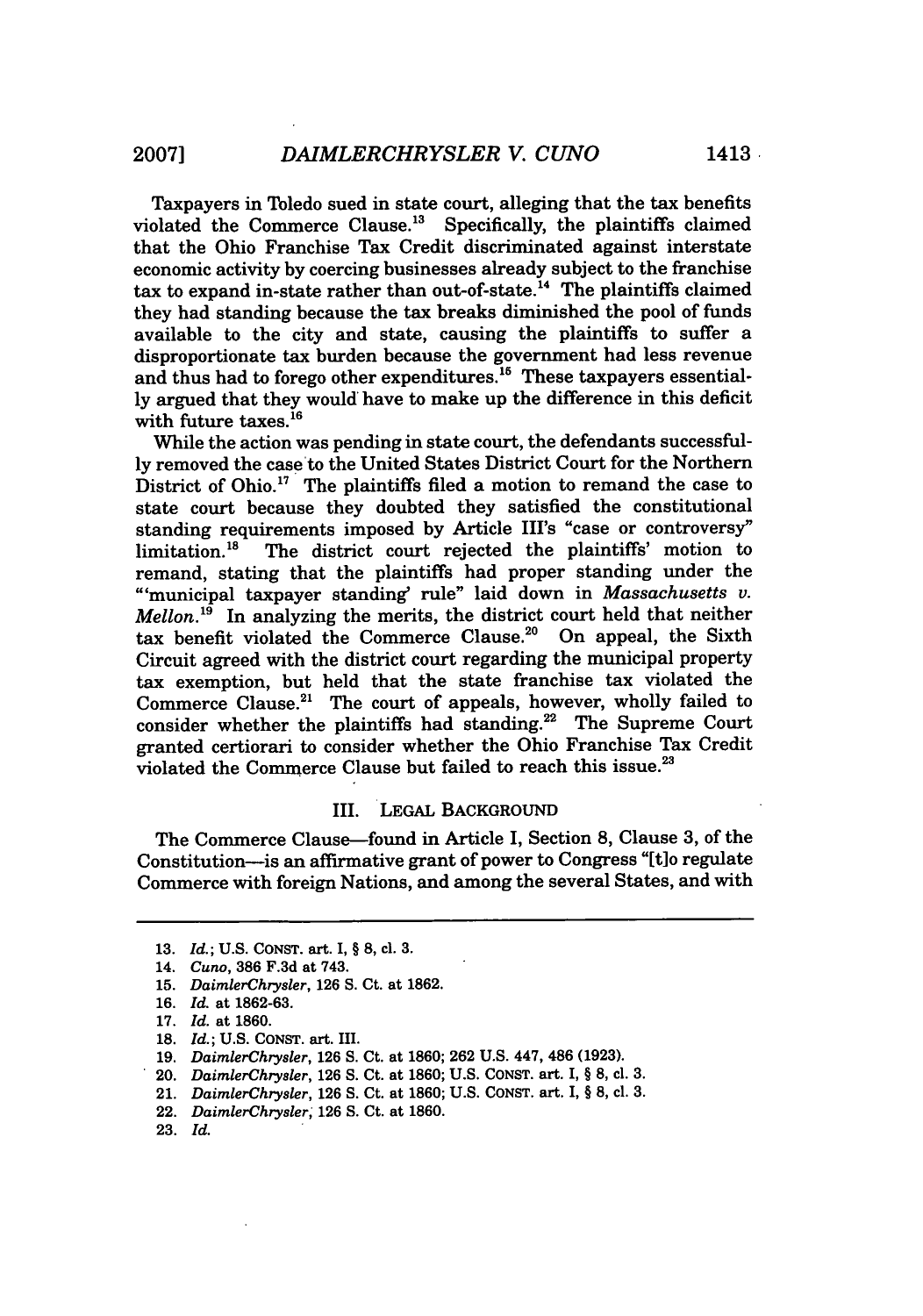the Indian Tribes."24 Since the United States' early beginnings as an independent nation, the government has sought to prevent states from waging economic war on one another.<sup>25</sup> To help deter states from using protectionist measures against one another, the Supreme Court interpreted, and continues to interpret, the Commerce Clause such that states cannot discriminate or unduly burden interstate commerce "'to benefit in-state economic interests by burdening out-of-state competitors.'"<sup>26</sup> In applying the dormant Commerce Clause to investment incentives given by states to big businesses, the Court has caused incredible confusion both in the scholarly and judicial world.<sup>27</sup> Nevertheless, the Supreme Court has used the dormant Commerce Clause to invalidate two basic areas of state tax law: (1) taxes-mostly transactional taxes-that act like tariffs, and (2) taxes that penalize in-state businesses for engaging in out-of-state activities. $^{28}$ 

#### *A. The Dormant Commerce Clause As Applied to Taxes and Subsidies: The Doctrine's Moorings*

The dormant Commerce Clause, as applied to taxes and subsidies, has been developed and refined over many years. In *Complete Auto Transit, Inc. v. Brady,29* the Supreme Court outlined its most celebrated test for determining the constitutionality of state tax laws under the dormant Commerce Clause.<sup>30</sup> In applying the *Complete Auto* test, a state tax provision satisfies the dormant Commerce Clause so long as (1) a substantial nexus exists between the taxing state and the taxed activity; (2) the tax is fairly apportioned to income; (3) the tax does not discriminate against interstate commerce; and (4) the tax is fairly related to the benefits the state provides.<sup>31</sup>

In *Complete Auto* the State of Mississippi assessed a sales tax against a Michigan corporation engaged in the business of transporting

**30.** *Id.* at **279.**

**31.** *Id.*

<sup>24.</sup> U.S. CONST. art. I, § 8, cl. 3.

<sup>25.</sup> *See* Gibbons v. Ogden, 22 U.S. 1, 224 (1824).

<sup>26.</sup> West Lynn Creamery, Inc. v. Healy, 512 U.S. 186, 192 (1994) (quoting New Energy Co. Of Ind. V. Limbach, 486 U.S. 269, 273 (1988)); *see also* Hughes v. Oklahoma, 441 U.S. 322, 326 (1979); H.P. Hood & Sons, Inc. v. Du Mond, 336 U.S. 525, 534-35 (1949).

<sup>27.</sup> *See generally* Edward A. Zelinsky, *Restoring Politics to the Commerce Clause: The Case for Abandoning the Dormant Commerce Clause Prohibition on Discriminatory Taxation,* **29** OHio **N.U.** L. REV. **29** (2002) (observing that legal scholars in this area have labored extraordinarily hard to try to find workable rules).

**<sup>28.</sup>** *See* Philip M. Tatarowicz **&** Rebecca F. Mims-Velarde, *An Analytical Approach to State Tax Discrimination Under the Commerce Clause,* **39 VAND.** L. REV. **879 (1986).**

**<sup>29.</sup>** 430 **U.S.** 274 **(1977).**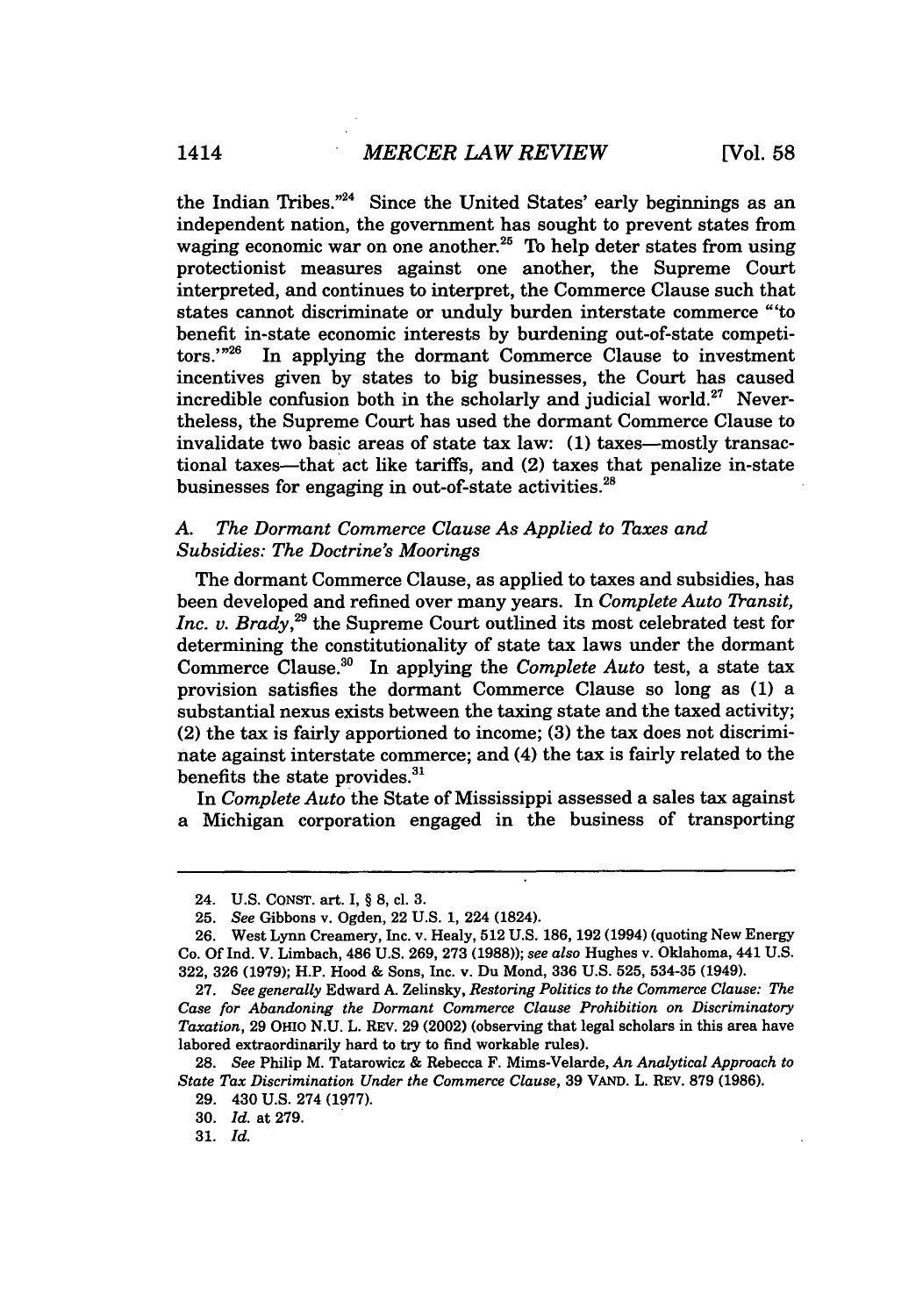automobiles to Mississippi dealers. $32$  The Michigan corporation argued that its operations were part of a large interstate movement and that the sales tax as applied to the interstate movement violated the dormant<br>Commerce Clause.<sup>33</sup> The Supreme Court held that because the The Supreme Court held that because the corporation failed to allege that the tax lacked a substantial nexus, that the tax discriminated against interstate commerce, or that the tax was unrelated to the services provided by the state, it was not per se unconstitutional. $34$  Instead of arguing the absence or presence of any of the four factors-substantial nexus, discrimination, fair apportionment, or that the tax is fairly related to the services provided by the state—the Michigan corporation relied solely on Supreme Court decisions that held that "a tax on the 'privilege' of engaging in an activity in the State may not be applied to an activity that is part of interstate commerce.<sup>735</sup> The antidiscrimination principle stated in The antidiscrimination principle stated in *Complete Auto* has been the most important principle in the development of dormant Commerce Clause jurisprudence because courts have had the hardest time developing, defining, and refining it.<sup>36</sup>

#### *B. Development of the Antidiscrimination Principle-Some Problems Along the Way*

Courts have had a tough time developing the antidiscrimination principle because it lacks mutuality in application when comparing taxes with subsidies. To help illustrate some of the problems that the Supreme Court's dormant Commerce Clause jurisprudence-as applied to state tax laws-has caused, consider the holding in *New Energy Co. of Indiana v. Limbach.3 <sup>7</sup>*

In *New Energy* an Ohio statute awarded a tax credit against its motor vehicle fuel sales tax for each gallon of ethanol sold by fuel dealers. However, the credit only applied if the ethanol was produced in the state or, if it was produced in another state, the credit applied only to the extent that the other state granted similar tax credits to companies who produce ethanol in Ohio. $38$  Under the law, New Energy Company

<sup>32.</sup> *Id.* at 275-76.

<sup>33.</sup> *Id.* at 277.

<sup>34.</sup> *Id.* at 287-89.

**<sup>35.</sup>** *Id.* at 278.

**<sup>36.</sup>** *See generally* Peter **D.** Enrich, *Saving the States from Themselves: Commerce Clause Constraints on State Tax Incentives for Business,* 110 HARV. L. REV. 377,426 (1996). 37. 486 U.S. 269 **(1988).**

**<sup>38.</sup>** *Id.* at 271. Ethanol or ethyl alcohol is made from corn and used as an automotive fuel. *Id.* It is mixed with gasoline in a ratio of one to nine to produce what is called gasohol. *Id.* In recent years, due to rising gas prices and fluctuations in the petroleum market, ethanol has become a widely produced form of fuel. *Id.*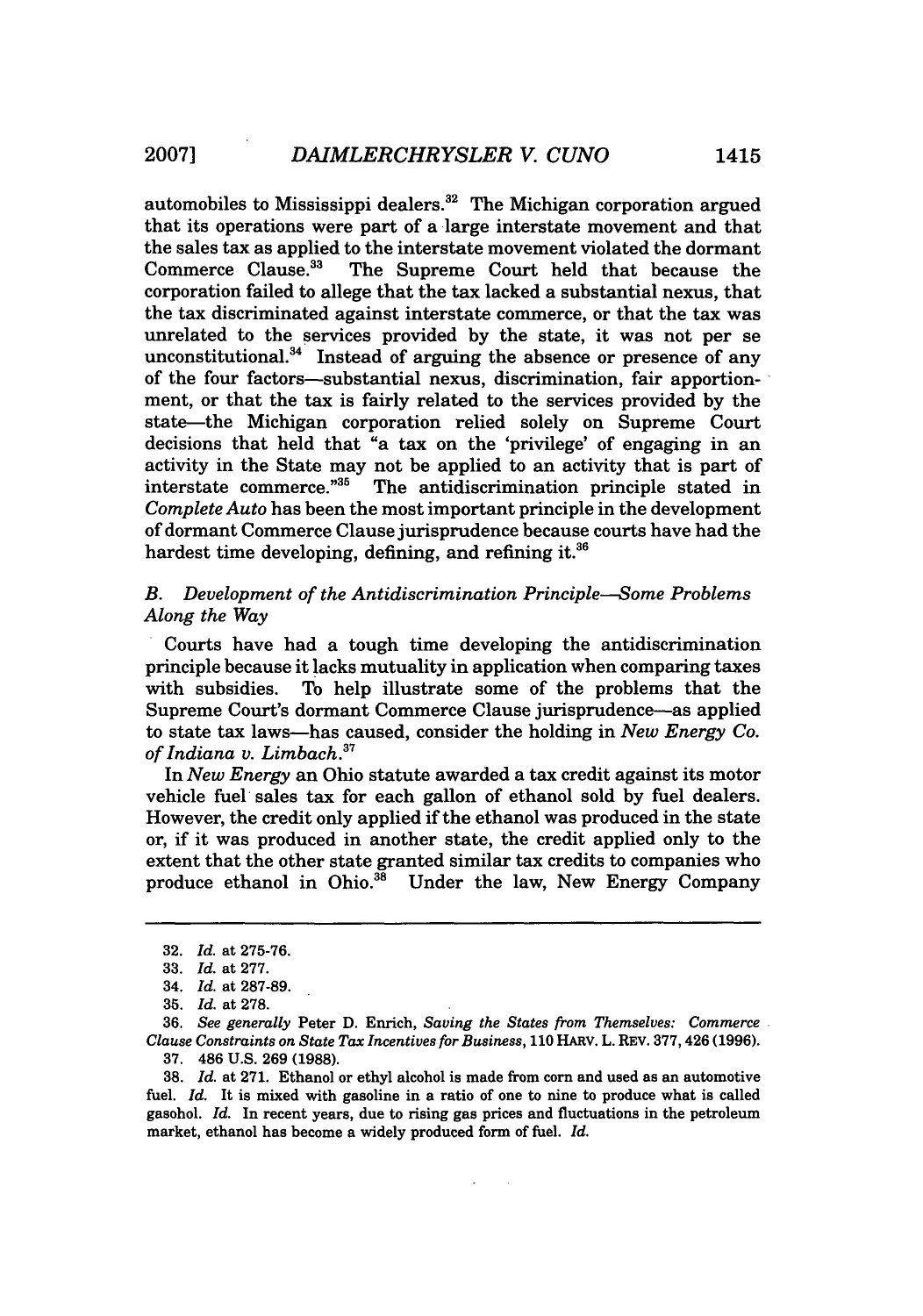benefited from Ohio's tax credit for the ethanol it produced in Indiana because Indiana granted Ohio producers of ethanol similar tax credits. Indiana, however, subsequently repealed its tax credit and replaced it with a direct subsidy to Indiana ethanol producers, making New Energy Company ineligible for Ohio's tax credit. $39$  New Energy argued that the tax credit violated the dormant Commerce Clause because it discriminated against out-of-state ethanol producers to the advantage of in-state producers by favoring the latter in granting tax breaks.4°

The Supreme Court held that because the Ohio tax credit violated the dormant Commerce Clause's cardinal rule of nondiscrimination, it was unconstitutional.<sup>41</sup> The Court did note, however, that New Energy Company received a direct subsidy from Indiana, which was potentially no less discriminatory than the Ohio tax credit.<sup>42</sup> The Court further stated in dicta that direct subsidization does not run afoul of the dormant Commerce Clause but that discriminatory taxation of out-ofstate manufacturers does.<sup>43</sup> Therefore, because Indiana converted its prior discriminatory tax scheme into a direct expenditure program, its effect seemingly became innocuous under dormant Commerce Clause jurisprudence, whereas Ohio's tax credit violated the dormant Commerce Clause because it ran afoul of the antidiscrimination principle. <sup>44</sup>

#### *C. Taxes that Act Like Tariffs*

The area in which the Court has invalidated most state statutes is where the state tax operates like a tariff. As an illustration of the Court's interpretation of the dormant Commerce Clause's applicability to state tax incentives, consider *Boston Stock Exchange v. State Tax Commission.45*

In *Boston Stock Exchange* stock exchanges located outside of New York brought a lawsuit to challenge an amendment to a New York statute that imposed a transfer tax on securities transactions.<sup>46</sup> In effect, the transfer tax statute taxed out-of-state transactions more heavily than

**<sup>39.</sup>** *Id.* at 272-73. A subsidy, in economic terms, is a direct monetary payment given by the government to lower the prices faced by a consumer or producer. In its economic effect, a subsidy operates just like a negative tax. **HARVEY** S. ROSEN, PUBLIC FINANCE 293 (6th ed. 2002).

<sup>40.</sup> *New Energy Co.,* 486 U.S. at 273.

<sup>41.</sup> *Id.* at 274.

<sup>42.</sup> *Id.* at 278.

<sup>43.</sup> *Id.*

<sup>44.</sup> *See id.*

<sup>45. 429</sup> **U.S.** 318 (1977).

<sup>46.</sup> *Id.* at 319.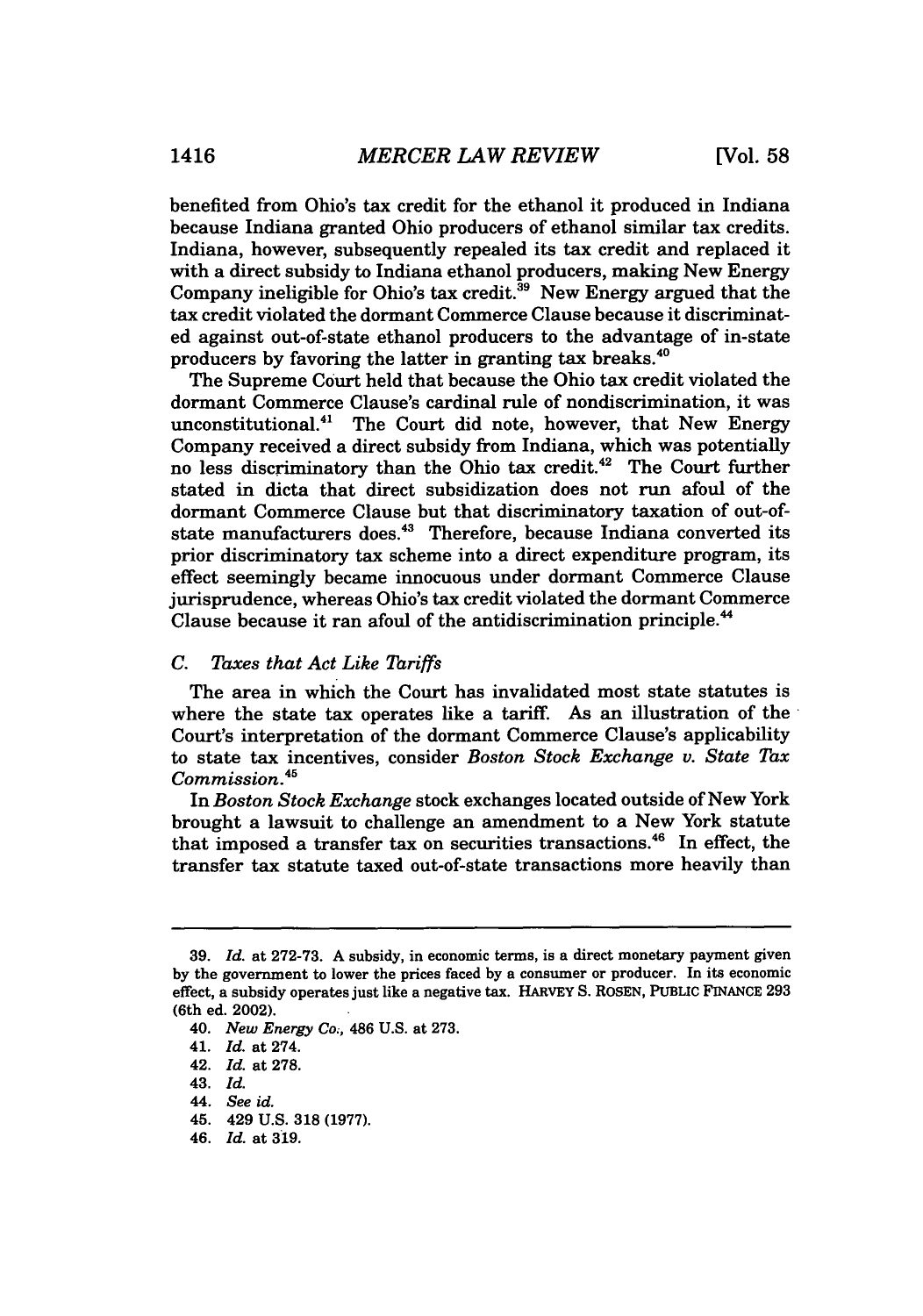most in-state transactions.<sup>47</sup> The purpose of the amendment was clearly protectionist." The Court stated that the purpose of the dormant Commerce Clause was to create one economic unit.<sup>49</sup> But the Court noted its own deficiencies in dormant Commerce Clause analysis, stating that "[the] case-by-case approach [of our dormant Commerce Clause jurisprudence] has left 'much room for controversy and confusion and little in the way of precise guides to the States in the exercise of their indispensable power of taxation. $1^{60}$  Despite the inconsistencies, controversies, and confusion, the Court further stated that "[n]o State, consistent with the Commerce Clause, may 'impose a tax which discriminates against interstate commerce ... by providing a direct commercial advantage to local business.'<sup>"51</sup> Although the Court held the New York transfer tax unconstitutional, $52$  the Court expressly stated that its decision did not prevent states from structuring their tax systems to encourage the growth of intrastate commerce and industry.<sup>53</sup> But more importantly, the Court finally realized and declared that its own dormant Commerce Clause jurisprudence was a "'quagmire.'"<sup>54</sup>

#### *D. Taxes that Benefit In-State Businesses but Also Penalize Those* **Businesses for Out-of-State Investment**

The other circumstance in which the Court has generally applied the antidiscrimination principle is where a state imposes a tax that benefits in-state business if it continues to invest and grow within the state, but penalizes the same business if it decides to invest outside the state. In *Westinghouse Electric Corp. v. Tully,55* the Supreme Court held that a New York franchise tax violated the dormant Commerce Clause's antidiscrimination principle because it allowed parent corporations to receive a greater tax credit as their subsidiaries moved a greater percentage of their shipping activities into New York.<sup>56</sup> In effect, the New York tax created a positive incentive for parent companies to increase their subsidiary's shipping activities in the State of New York, but penalized Domestic International Sales Corporations ("DISC") for

<sup>47.</sup> *Id.*

<sup>48.</sup> *See id.* at 326-28.

<sup>49.</sup> *See id.* at 328.

**<sup>50.</sup>** *Id.* at **329** (quoting Northwestern States Portland Cement Co. v. Minnesota, **358 U.S.** 450, 457 **(1959)).**

**<sup>51.</sup>** *Id.* (quoting *Northwestern,* **358 U.S.** at 457) (omission in original).

**<sup>52.</sup>** *Id.* at **337.**

**<sup>53.</sup>** *Id.* at **336.**

<sup>54.</sup> *Id.* at **329** (quoting *Northwestern,* **358 U.S.** at 458).

**<sup>55.</sup>** 466 **U.S. 388** (1984).

**<sup>56.</sup>** *Id.* at 400-01, 407.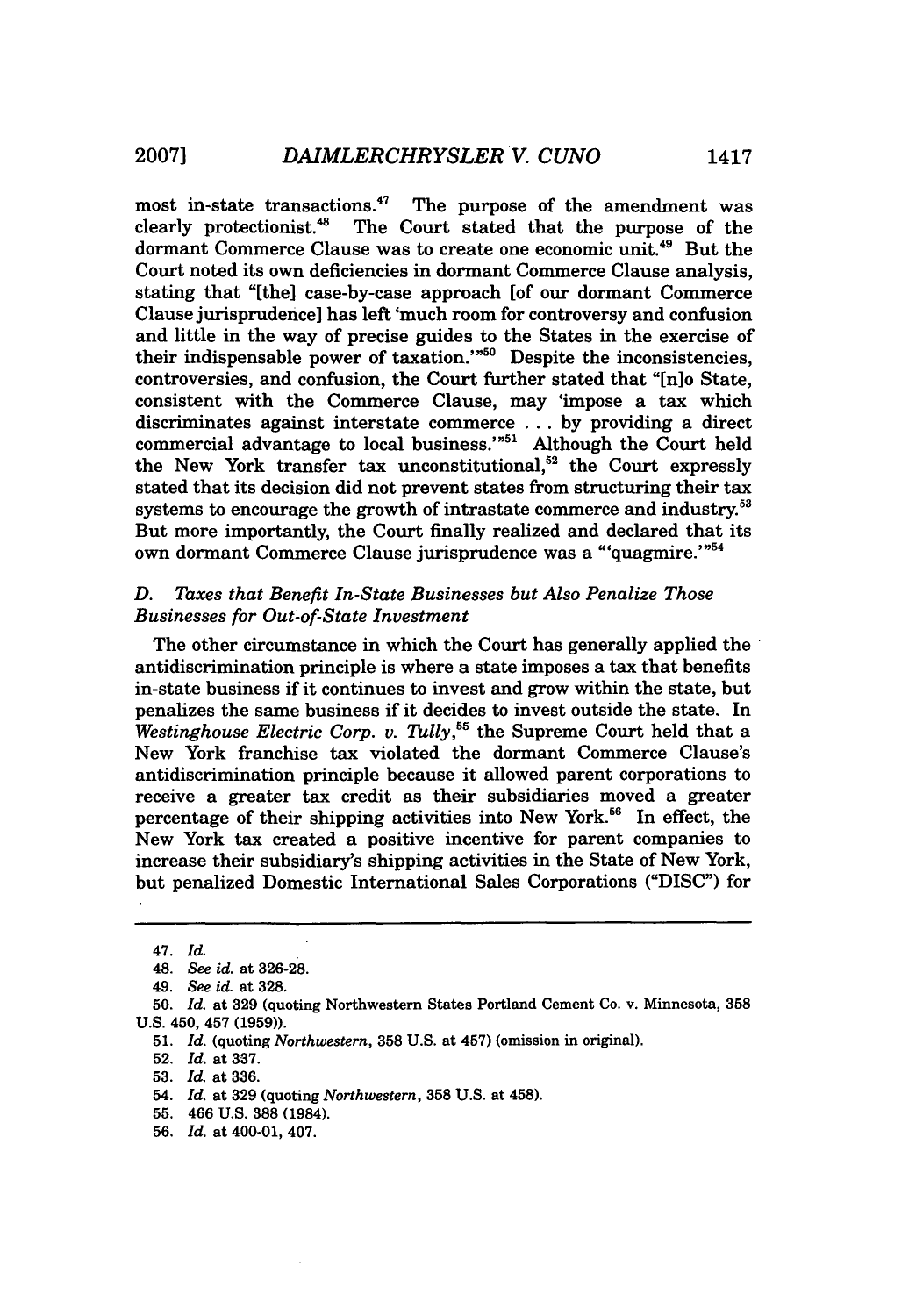increasing their shipping activities outside of New York.<sup>57</sup> The New York Tax Commission argued that the tax credit was not designed to increase the flow of shipping activities to New York, but to prevent existing DISC from moving shipping activities out of New York.<sup>58</sup>

The Court held that it did not matter whether the tax was designed to increase new shipping activities in New York or to prevent the existing DISC from moving their subsidiaries' shipping activities out of New York, stating that under either purpose it is a discriminatory tax that "'forecloses tax-neutral decisions and **...** creates **...** an advantage' for firms operating in New York by placing a 'discriminatory burden on commerce to its sister States."59 The Court further noted that the New York tax violated the antidiscrimination principle because it encouraged business operations that could be performed more efficiently in other states to be performed in-state. $60$  Therefore, whenever a tax incentive encourages in-state business activity at the expense of out-of-state business activity, thereby creating a discriminatory economic impact, it is unconstitutional under the dormant Commerce Clause. $61$ 

In *Camps Newfound/Owatonna, Inc. v. Town of Harrison.*<sup>62</sup> the Supreme Court held that a Maine property tax exemption limited to charitable organizations incorporated in Maine violated the dormant Commerce Clause.<sup>63</sup> The petitioner, a Maine nonprofit organization, operated a church camp for children, most of whom were nonresidents. 64 The statute at issue did not allow as large of an exemption for institutions whose primary clientele were nonresidents.<sup>65</sup> Therefore, because the petitioner provided services mostly for out-of-state clients, it was taxed more heavily than other camp operators who primarily served in-state clients.<sup>66</sup>

The Court observed that "[a]s a practical matter, the statute encourages affected entities to limit their out-of-state clientele, and penalizes the principally nonresident customers of businesses catering to a primarily interstate market."67 The Court held that the statute was discriminatory on its face and applied the "virtually per se invalid" standard as

60. *Id.* (citing Pike v. Bruce Church, Inc., 397 U.S. 137, 145 (1970)).

- 62. 520 U.S. 564 (1997).
- 63. *Id.* at 572.
- 64. *Id.* at 567.
- 65. *Id.* at 568.
- 66. *Id.* at 576.
- 67. Id.

**<sup>57.</sup>** *Id.* at 400-01.

<sup>58.</sup> *Id.* at 405-06.

<sup>59.</sup> *Id.* (citing *Boston Stock Exchange,* 429 U.S. at 331) (omissions in original).

<sup>61.</sup> *See id.* at 406-07.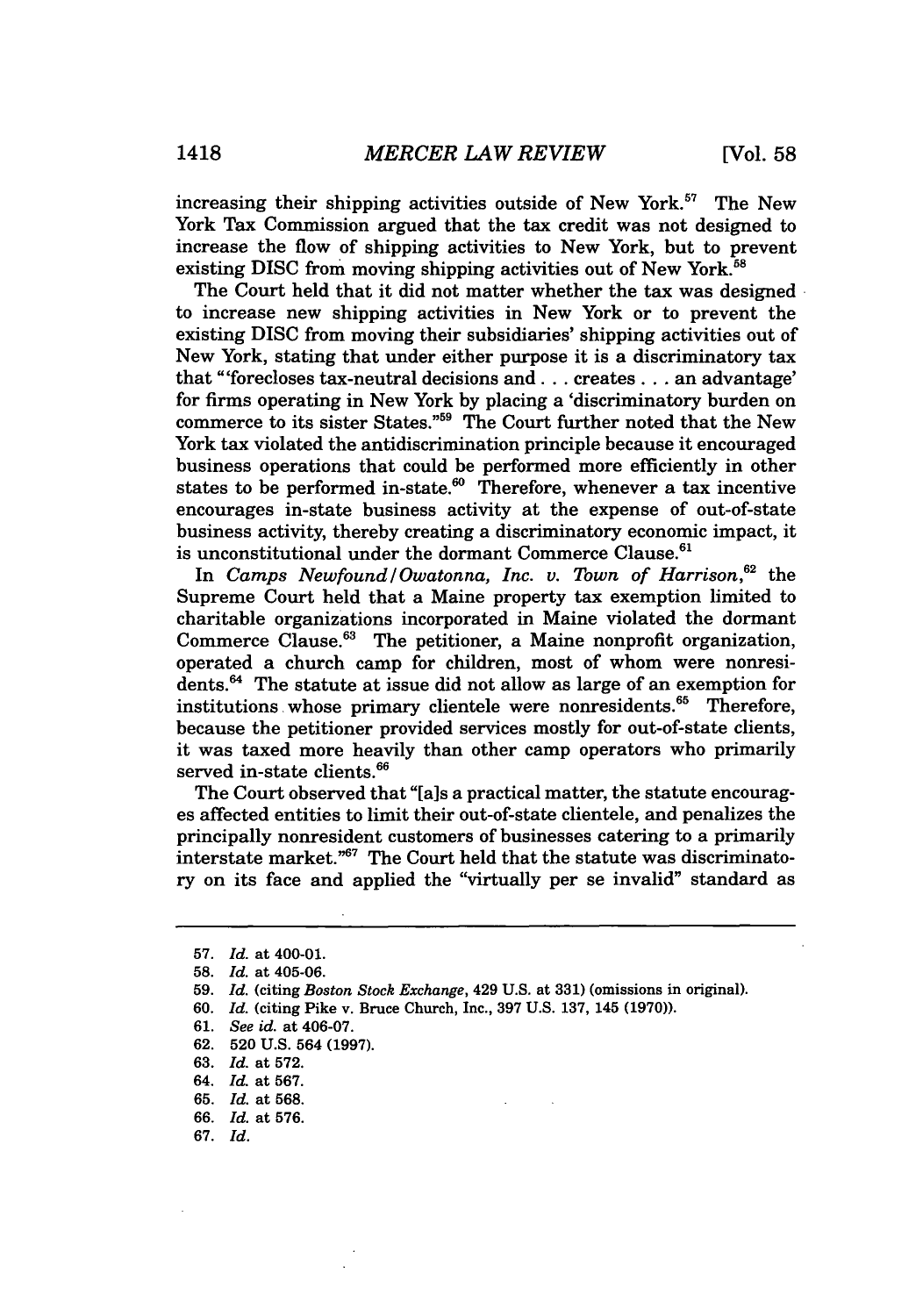opposed to "Pike balancing,"8 a standard that is usually applied when the statute treats in-state and out-of-state residents the same.<sup>69</sup> More important to this Article, the Town of Harrison argued that its tax exemption constituted a legally discriminatory subsidy.70 The Court responded, "We find these arguments unpersuasive. Although tax exemptions and subsidies serve similar ends, they differ in important and relevant respects  $\dots$ ."<sup>71</sup> Although the Court declared that there is a difference between tax exemptions and subsidies, they have failed to identify such a distinction, leaving lower courts and states at sea.

#### *E. The Constitutional Hurdle: Article III Standing*

Before reaching constitutional questions, such as dormant Commerce Clause questions, the Court requires a plaintiff to have standing to prosecute his claim. Article III, Section 2, of the United States Constitution provides that "judicial Power shall extend" to certain enumerated categories of "Cases" and "Controversies."72 Regarding the inherent limits of Article III, Section 2, a party must have standing to prosecute actions in federal court.<sup>73</sup>

Standing has two essential components: "[(1)] Article III standing, which enforces the Constitution's case or controversy requirement; and [(2)] prudential standing, which embodies 'judicially self-imposed limits on the exercise of federal jurisdiction.'"<sup>74</sup> Generally, Article III standing requires **(1)** injury-in-fact; (2) causation; and **(3)** redressability.<sup>75</sup> For taxpayers to satisfy the injury-in-fact element of standing, they must show that they have suffered a particularized and concrete injury distinct from that suffered by the general public.<sup>76</sup> This same principle applies with equal force to state taxpayers.<sup>77</sup>

<sup>68.</sup> *Pike,* 397 U.S. at 142. Pike Balancing is a mid-level scrutiny level the Court applies when the statute regulates in-state and out-of-state participants even-handedly. *Id.* Where the state can show a legitimate local interest and that the effects on interstate commerce are only incidental, the statute will be upheld unless the burden imposed on interstate commerce is "clearly excessive in relation to the putative local benefits." *Id.*

<sup>69.</sup> *Id.; Camps Newfound/Owatonna, Inc.,* **520** U.S. at 581.

<sup>70.</sup> *Camps Newfound /Owatonna, Inc.,* 520 U.S. at 588-89.

<sup>71.</sup> *Id.* at 589.

<sup>72.</sup> U.S. **CONST.** art. III, § 2.

<sup>73.</sup> Elk Grove Unified Sch. Dist. v. Newdow, 542 U.S. 1, **11** (2004).

<sup>74.</sup> *Id.* (citations omitted).

**<sup>75.</sup>** *See* Allen v. Wright, 468 U.S. 737, **751** (1984).

<sup>76.</sup> Lujan v. Defenders of Wildlife, 504 U.S. **555,** 560 (1992).

<sup>77.</sup> Doremus v. Bd. of Educ. of Hawthorne, 342 U.S. 429, 434 (1952).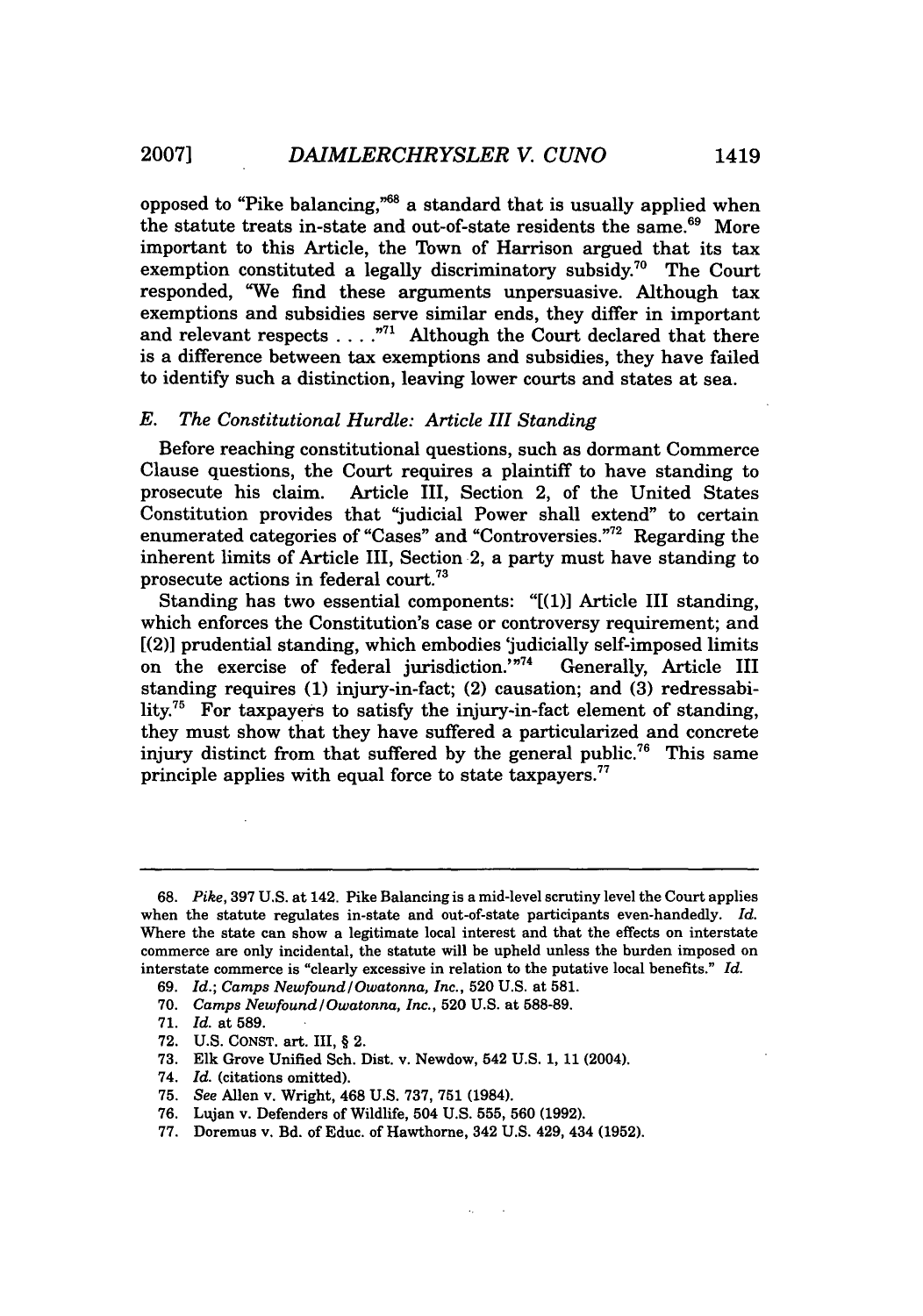In *Frothingham v. Mellon,* decided with *Massachusetts v. Mellon,78* the plaintiff sued, challenging the constitutionality of a federal statute designed to "reduce maternal and infant mortality and protect the health of mothers and infants."79 The plaintiff alleged that because the effect of the statute would increase her future tax burden, it constituted a taking of her property without due process of law.<sup>80</sup> The Supreme Court held that the federal taxpayer's interest in the moneys of the treasury is shared with every other taxpayer, thereby making it "comparatively minute and indeterminable, and the effect upon future taxation, of any payment out of the funds, so remote, fluctuating and uncertain," that there can be no standing.<sup>81</sup>

The only exception to the Article III standing requirement was laid down in *Flast v. Cohen*,<sup>82</sup> where the Court held that "a taxpayer will have standing consistent with Article III to invoke federal judicial power when he alleges that congressional action under the taxing and spending clause is in derogation of [the Establishment Clause]."83 In *Flast* the plaintiffs challenged an education act that funneled tax revenues to religious institutions for education in reading, arithmetic, and other subjects.<sup>84</sup> As such, the expenditures violated the Establishment and Free Exercise Clauses of the First Amendment,<sup>85</sup> which specifically limits Congress's taxing and spending powers conferred by Article I, Section 8, of the Constitution. $86$  Therefore, the taxpayers had standing to prosecute their claim in federal court.<sup>87</sup> Nonetheless, this case reinforced the principle that before a court will reach the constitutional issues of a case, it must establish that the parties have sufficient standing to enter the federal domain.<sup>88</sup>

#### IV. COURT'S RATIONALE

In *DaimlerChrysler Corp. v. Cuno*,<sup>89</sup> the Court did not reach the issue of whether Ohio's Franchise Tax Credit<sup>90</sup> violated the dormant Com-

- 82. 392 U.S. 83 (1968).
- **83.** *Id.* at **105-06; U.S.** CONST. amend. I.
- 84. *Flast,* **392 U.S.** at **85-86.**
- **85. U.S. CONST.** amend. I.
- **86.** *Flast,* **392 U.S.** at **105.**

- 88. DaimlerChrysler Corp. v. Cuno, 126 **S.** Ct. 1854, 1859 (2006).
- 89. 126 S. Ct. 1854 (2006).
- 90. OHIO REV. CODE ANN. § 5733.33(B)(1) (West 2006).

<sup>78. 262</sup> U.S. 447 (1923).

<sup>79.</sup> *Id.* at 479.

<sup>80.</sup> *Id.* at 486.

<sup>81.</sup> *Id.* at 487.

**<sup>87.</sup>** *Id.* at **88.**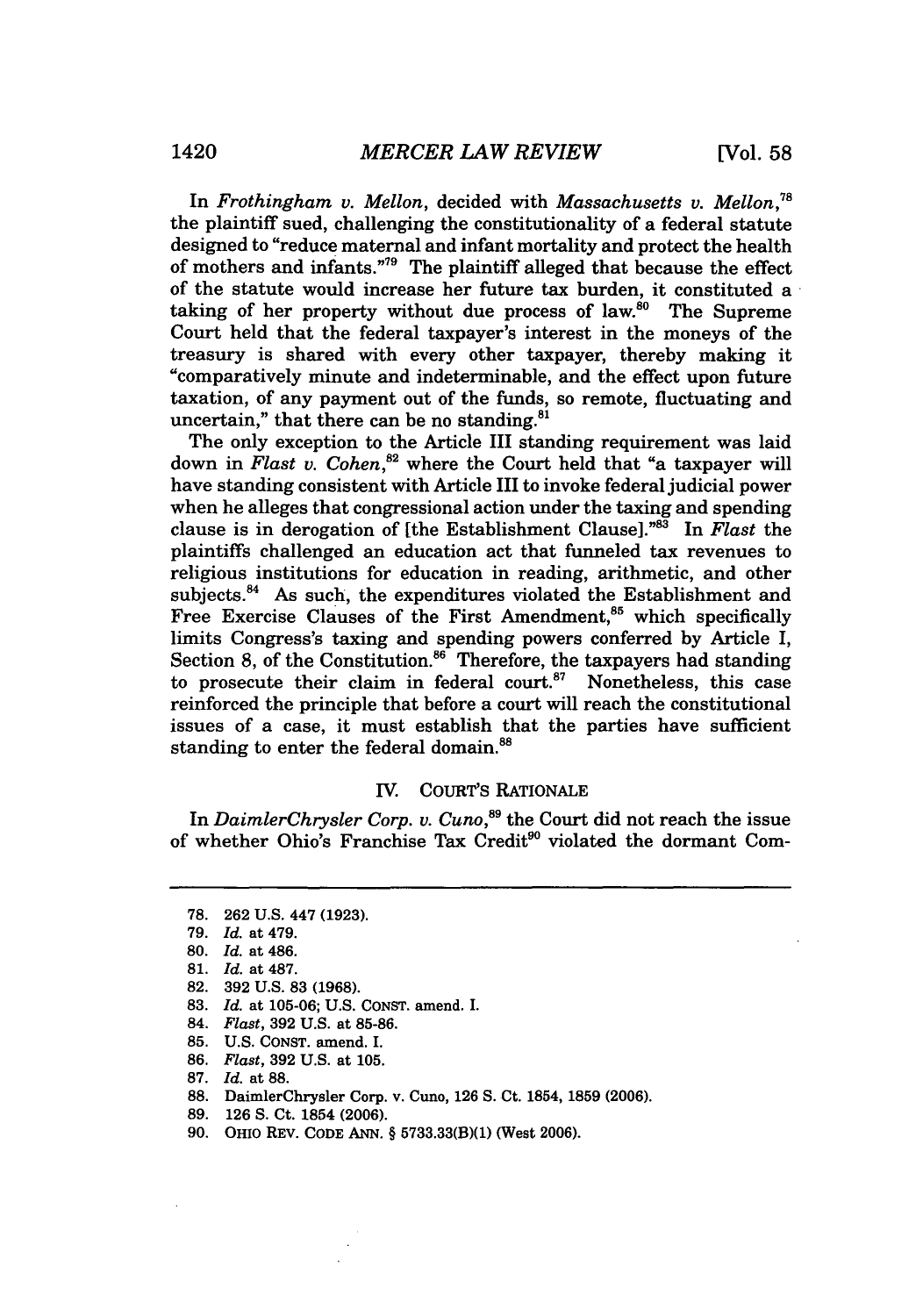merce Clause because it determined the plaintiffs did not have standing to prosecute their claim in federal court.<sup>91</sup> Chief Justice Roberts began the majority's opinion by discussing the case or controversy requirement of Article III,<sup>92</sup> noting its importance in maintaining the "tripartite allocation of power' set forth in the Constitution."<sup>93</sup> As to the plaintiffs assertion that the franchise tax depleted the available funds in the treasury, thereby increasing their tax burdens, the Court held that such injury was not "'concrete and particularized,' but instead a grievance the taxpayer 'suffers in some indefinite way in common with people generally. $1^{n94}$  Specifically, the Court noted that it is unclear whether the Ohio tax credit actually depleted the treasury; the general purpose of a tax break is to stimulate economic growth, which in turn supposedly fills the public coffers.<sup>95</sup> For the plaintiffs to show injury, they have to speculate that government officials will increase their tax burden to make up for the alleged deficit arising out of the tax credit; to establish redressability, the plaintiffs must speculate that the officials will reduce their tax burden by the increase in revenue if Daimler pays the franchise tax.<sup>96</sup> According to the Court, it is this type of speculation the Article III standing limitations seek to prevent.<sup>97</sup>

Furthermore, the Court held that the same logic and precedent that has denied federal taxpayer standing in these types of cases applied with equal force to state taxpayers.<sup>98</sup> Regarding the plaintiffs' attempt to invoke the exception laid down in *Flast v. Cohen*,<sup>99</sup> the Court held that if the *Flast* exception were extended to include the dormant Commerce

 $\bar{z}$ 

**96.** *Id.* at **1862-63** (citing **ASARCO,** Inc. v. Kadish, 490 **U.S. 605,** 614 **(1989)).** Essentially, there was no true way to know whether the tax credit increased or diminished the plaintiffs' tax burdens. *See id.* It is common expansionary fiscal policy to decrease taxes to increase economic growth. *Id.* at **1862-63.** Additionally, there is no principled way of knowing that the legislature will take the increased moneys from the franchise tax and reduce the taxpayer's burdens. *Id.* at **1863.** The Court noted that any decision to allocate the savings from the franchise tax to a reduction in taxpayer's burden is within the discretionary power of the legislature. *Id.* The Court further noted that because state budgets oftentimes have many provisions for spending and taxes, allowing a taxpayer standing merely because they pay taxes would give the courts power to continually monitor states' fiscal decisions. *Id.* at 1864.

**97.** *See id.* at **1862-64.**

**98.** *Id.* at **1863** (citing Doremus v. **Bd.** of Educ. of Hawthorne, 342 **U.S.** 429,434 **(1952)).** The Court has likened state taxpayers to federal taxpayers for standing purposes.

**99. 392 U.S. 83, 105-06 (1968).**

<sup>91.</sup> *DaimlerChrysler,* 126 S. Ct. at 1859.

<sup>92.</sup> U.S. CONST. art. III, § 2.

<sup>93.</sup> *DaimlerChrysler,* 126 **S.** Ct. at **1861.**

<sup>94.</sup> *Id.* at 1862 (citations omitted).

**<sup>95.</sup>** *Id.*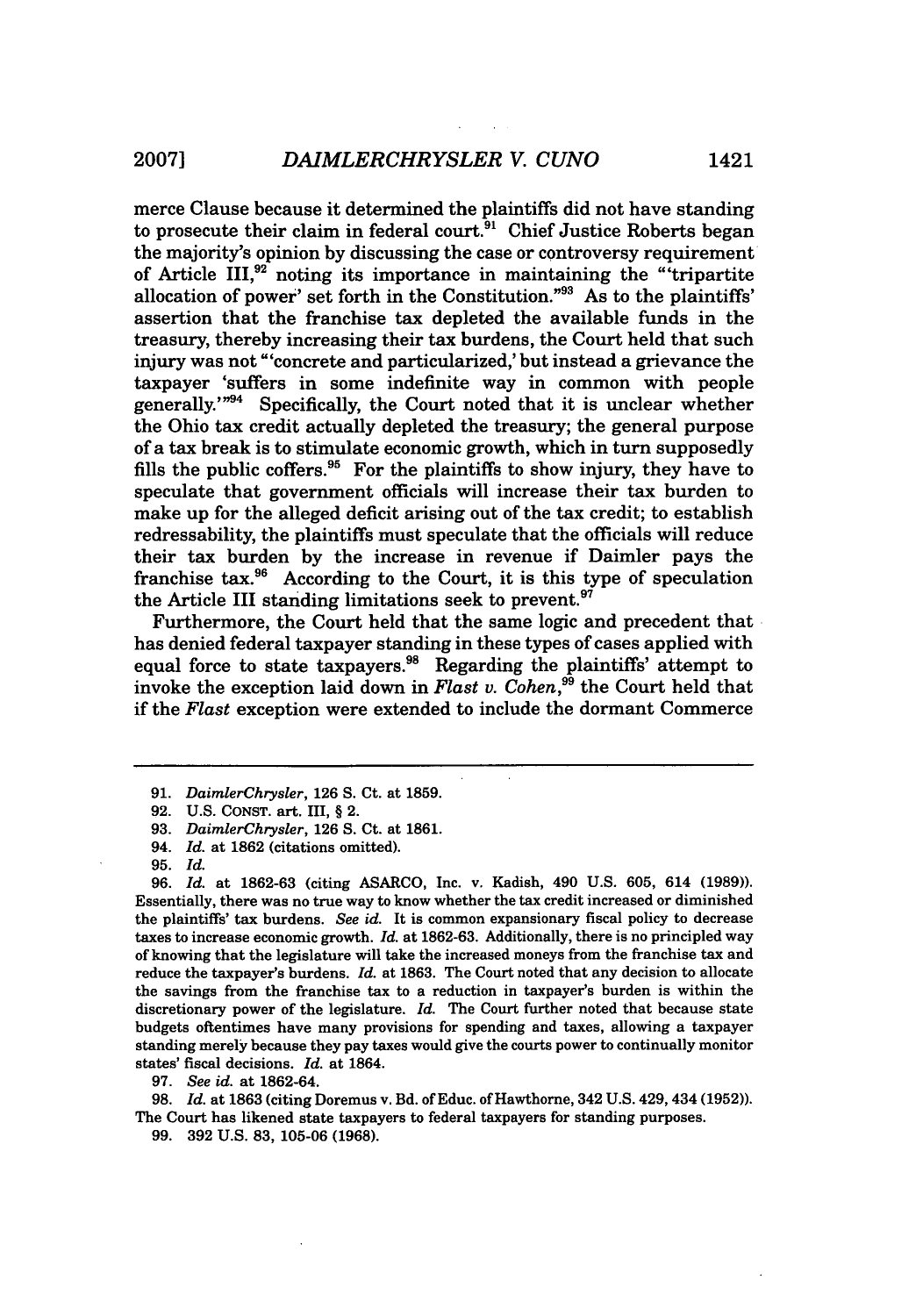Clause, there would be no way of distinguishing other constitutional provisions that limit governments' taxing and spending decisions.<sup>100</sup> In short, federal courts would become subject to suits for taxpayers' "generalized grievances."<sup>101</sup>

In their last attempt to prove standing, the plaintiffs argued that their status as municipal taxpayers gave them standing to challenge the franchise  $tax.^{102}$  First, the plaintiffs argued that because the law required revenues from the franchise tax to be distributed to municipalities, the award of the credit to Daimler depleted the funds of their municipality.<sup>103</sup> Second, the plaintiffs relied on *United Mine Workers* v.  $Gibbs^{104}$  to argue that supplemental jurisdiction extended to all of their claims once the district court determined that they had standing on the property tax exemption claim.<sup>105</sup>

In rejecting the first theory, the Court held that the plaintiffs' challenge was nonetheless a challenge to a state law and a state decision, and that by arguing from the standpoint of a municipal taxpayer, the plaintiffs' argument for injury became more attenuat $ed<sup>106</sup>$  In rejecting the second theory, the Court held that the plaintiffs' reading of *Gibbs* would destroy the doctrines of mootness, ripeness, and political question, and therefore, the plaintiffs' interpretation of *Gibbs* was incorrect and misguided.<sup>107</sup> Due to the plaintiffs' failure to prove Article III standing, the Supreme Court vacated the lower court's ruling in part and remanded the case for dismissal of the plaintiffs' challenge to the state franchise tax. $108$ 

<sup>100.</sup> *DaimlerChrysler,* 126 S. Ct. at 1865.

<sup>101.</sup> *Id.* (quoting *Flast,* 392 U.S. at 106).

<sup>102.</sup> *Id.*

<sup>103.</sup> *Id.* at **1866.** The plaintiffs tried to claim standing under the "municipal taxpayer standing rule" recognized in *Frothingham,* which allows municipal residents "to enjoin the illegal use of moneys of a municipal corporation." 262 U.S. 447, 486 (1923).

<sup>104. 383</sup> U.S. 715 (1966). *Gibbs* was the seminal case in establishing supplemental jurisdiction, which is now codified at 28 U.S.C. § 1367 (2000).

<sup>105.</sup> *DaimlerChrysler,* 126 **S.** Ct. at 1866.

<sup>106.</sup> *Id.*

<sup>107.</sup> *Id.* at 1867. The Court noted that it had never used *Gibbs* to allow a federal court to authorize supplemental jurisdiction over a claim that itself fails to satisfy constitutional standing. *Id.* The plaintiffs read *Gibbs* to mean that "federal jurisdiction extends to all claims sufficiently related to a claim within Article III to be part of the same case, regardless of the nature of the deficiency that would keep the former claims out of federal court if presented on their own." *Id.* at 1866.

<sup>108.</sup> *Id.* at 1868.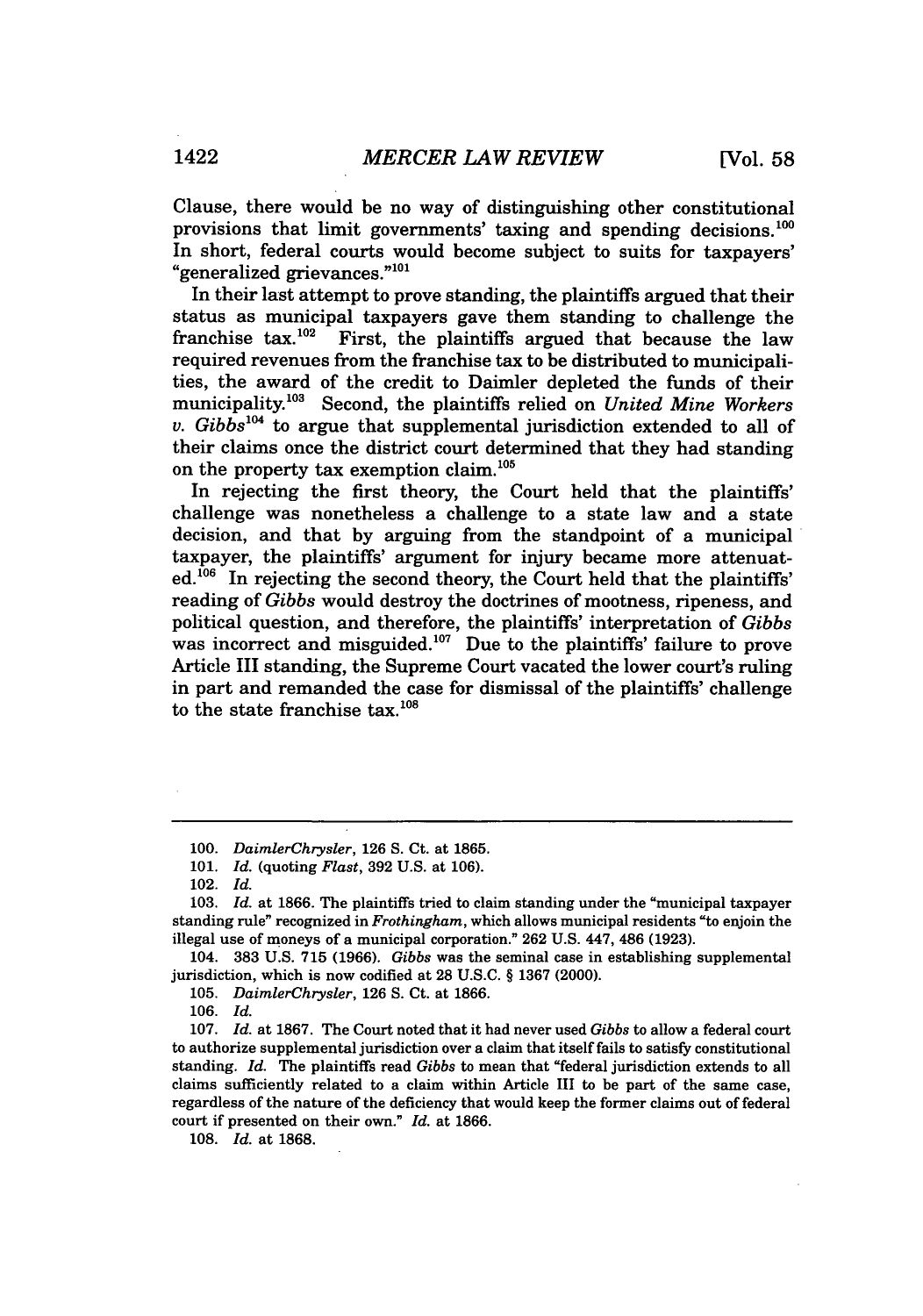#### *A. Justice Ginsburg's Concurrence (concurring in part and concurring in the judgment)*

Justice Ginsburg wrote a brief concurring opinion to expressly note her agreement with the "nonjusticiability of *Frothingham-type* federal and state taxpayer suits,"<sup>109</sup> but to also note her reservations with the limitations on standing set forth in a number of cases, such as *Valley Forge Christian College v. Americans United for Separation of Church & State, Inc."0* and *Allen v. Wright,"'* in which dissenting opinions argued that the parties had sufficient standing. $^{112}$ 

#### V. IMPLICATIONS

Throughout history, state governments have utilized every weapon in their economic arsenals to encourage businesses to invest and grow within their respective states.<sup>113</sup> As a result, the Court developed the dormant Commerce Clause to mitigate the protectionist measures that naturally flowed from this type of competition.<sup>114</sup> Some of states' economic weapons include tax abatements, tax credits, below-market leases, loan forgiveness, land giveaways, and direct outlays in the form of subsidies.<sup>115</sup> The most common weapon is the one Ohio gave to Daimler: a credit against its taxes.<sup>116</sup> Although the Court did not reach the constitutional issue in *DaimlerChrysler Corp. v. Cuno*.<sup>117</sup> the case is still important to dormant Commerce Clause jurisprudence because it left an important issue unresolved. As a result, scholarly debate on the constitutionality of state tax incentives has blossomed. In effect, the Supreme Court merely postponed a decision that scholars have long awaited and that will eventually have to be made.<sup>118</sup> As the

113. Walter Hellerstein & Dan T. Coenen, *Commerce Clause Restraints on State Business Development Incentives,* 81 CORNELL L. REV. 789, 790, 857, 860 (1996).

114. *See id.* at 790-92.

115. *Id.* at 790, 855.

116. **OHIo** REV. CODE **ANN.** § 5733.33(B)(1) (West 2006); Hellerstein & Coenen, *supra* note 113, at **817.**

**117. 126 S.** Ct. 1854.

118. Denning, *supra* note 6, at 173.

<sup>109.</sup> *Id.* at 1869 (Ginsburg, J., concurring).

<sup>110. 454</sup> U.S. 464 (1982).

<sup>111. 468</sup> U.S. 737 (1984).

<sup>112.</sup> *DaimlerChrysler,* 126 **S.** Ct. at 1869 (Ginsburg, J., concurring); *see Allen,* 468 U.S. at 766-83 (Brennan, J., dissenting); *Allen,* 468 U.S. at 783-95 (Stevens and Blackmun, JJ., dissenting); *Valley Forge Christian College,* 454 U.S. at 490-513 (Brennan, Marshall, and Blackmun, JJ., dissenting); *Valley Forge Christian College,* 454 U.S. at **513-15** (Stevens, J., dissenting).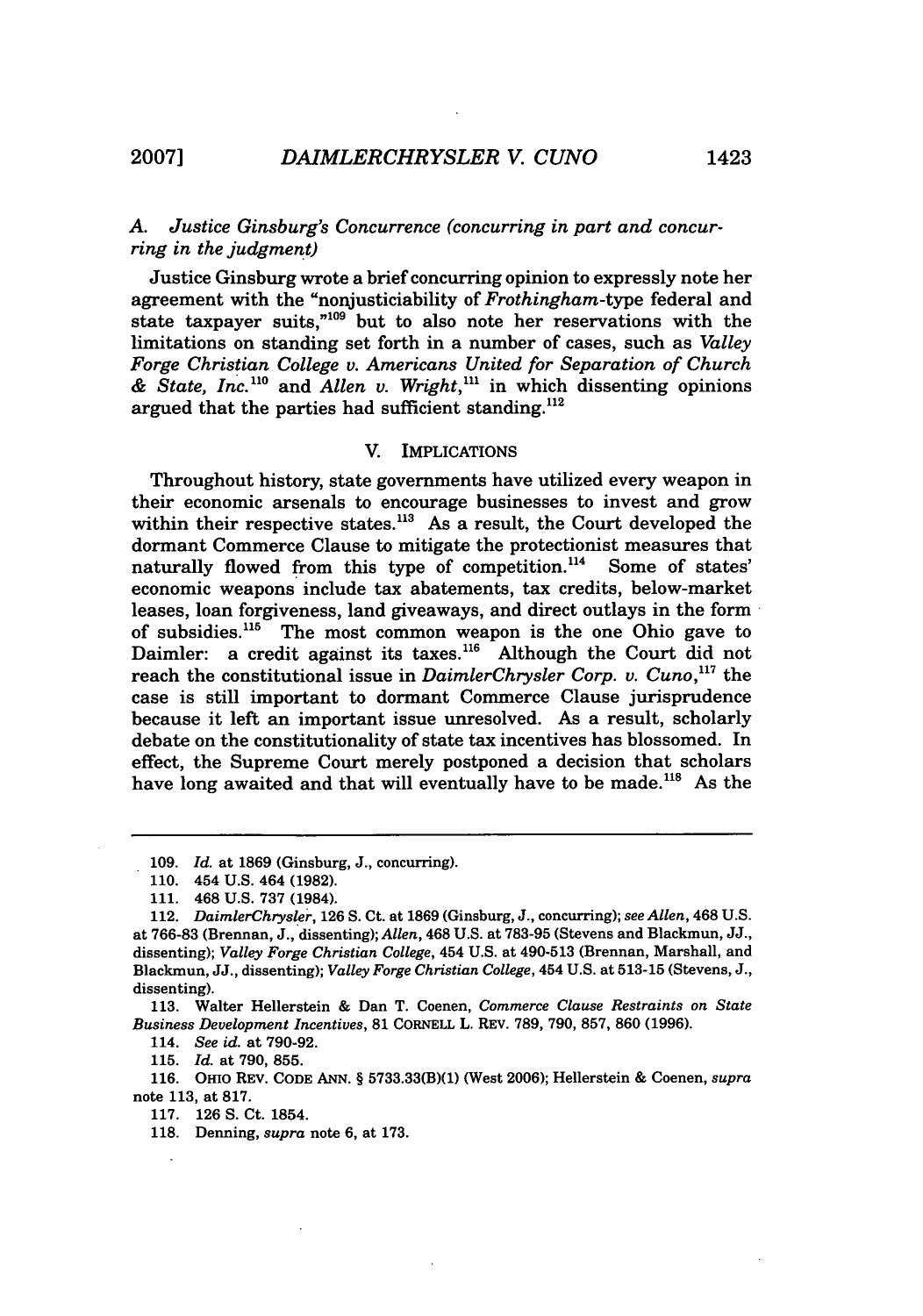case law above indicates, the Court's dormant Commerce Clause jurisprudence has left state governments with no real dividing line between constitutional and unconstitutional investment incentives. Some scholars argue that these incentives create bidding wars, forcing states into a "race to the bottom."119 There are, however, several different ideas and approaches that scholars in this area have expounded upon as solutions to the problem. $120$  Again, the central issues are whether incentive packages violate the dormant Commerce Clause, and derivatively, whether the incentives are truly helpful to the states that employ their use.

#### *A. Zelinsky: Throw the Anti-Discrimination Principle In the Garbage or Give it Teeth*

Edward Zelinsky argues that because there is no principled way of distinguishing between a discriminatory and a nondiscriminatory tax, and because the tax versus subsidy distinction recognized by the Court does not fully account for the dormant Commerce Clause's declared purpose of ridding. the Union of economic Balkanization, the Supreme Court should either "jettison" the antidiscrimination principle or extend it to include direct outlays.<sup>121</sup> Because a direct outlay, such as a subsidy, has exactly the same impact as a negative  $\text{tax}_1^{122}$  Ohio could simply restructure its Investment Tax Credit as a direct expenditure  $program<sup>123</sup>$  and avoid running afoul of the dormant Commerce Clause like the Indiana company in *New Energy Co. of Indiana v. Limbach.'24* Thus, the tax/subsidy distinction is unworkable.<sup>125</sup> Zelinsky, on the other hand, would preserve the other three elements from *Complete Auto Transit, Inc. v. Brady*<sup>126</sup> and would retain the nondiscrimination

<sup>119.</sup> Enrich, *supra* note 36, at 380.

<sup>120.</sup> *See generally* Enrich, *supra* note 36; Dan T. Coenen, *Business Subsidies and the Dormant Commerce Clause,* 107 YALE L.J. 965 **(1998);** Denning, *supra* note 6, at 192; Zelinsky, *supra* note 27; Hellerstein & Coenen, *supra* note 113.

<sup>121.</sup> *See* Zelinsky, *supra* note 27, at 79-80. Economic Balkanization is a term that has been used to highlight the constitutional framers' fear of high trade barriers that generally prevent the free flow of commerce among the states. *See* H. P. Hood & Sons, Inc. v. DuMond, 336 U.S. 525, 554 (1949) (Black, J., dissenting). Economic Balkanization is often considered one of the main factors that caused problems with the Colonies and the Articles of Confederation. *See* Hughes v. Oklahoma, 441 U.S. 322, 325 (1979).

<sup>122.</sup> ROSEN, *supra* note 39, at 293.

<sup>123.</sup> *See* Zelinsky, *supra* note 27, at 46.

<sup>124. 486</sup> U.S. 269, 278 **(1988).**

<sup>125.</sup> *See* Zelinsky, *supra* note 27, at 46.

<sup>126. 430</sup> U.S. 274, 279 (1977).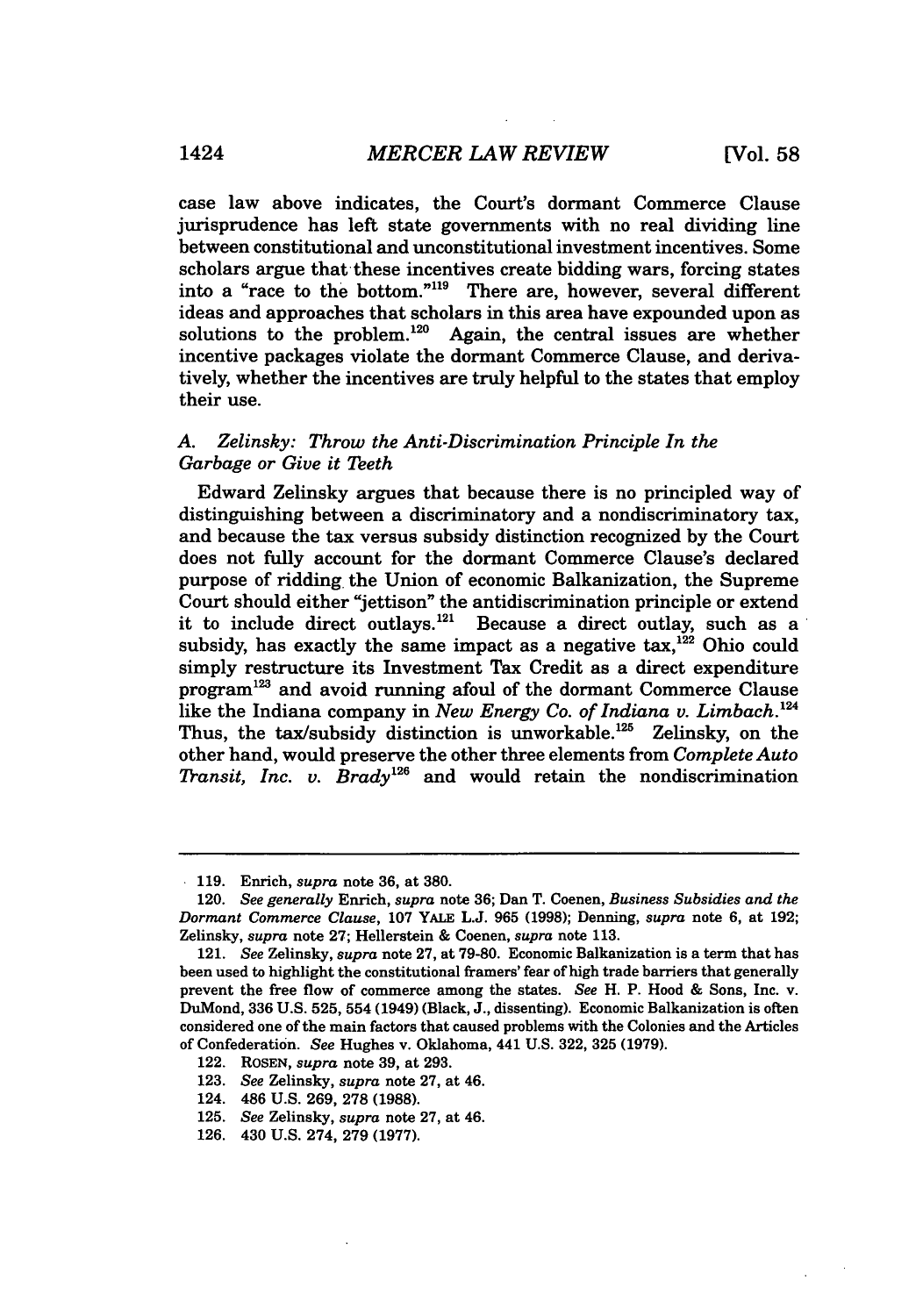principle for dormant Commerce Clause analysis outside of the tax context. **<sup>12</sup> <sup>7</sup>**

#### *B. Coenen & Hellerstein: It's Time for Change*

Professor Coenen and Professor Hellerstein also recognize the issue facing the Supreme Court in cases like *DaimlerChrysler.* That is, "how is a constitutionally benign incentive designed to attract industry to a state to be distinguished from an unconstitutionally discriminatory incentive designed to do the same thing?"<sup>128</sup> The dilemma in the Court's case law is that the antidiscrimination principle allows subsidies issued from the general revenues to survive constitutional challenge, but disallows tax programs that have the same effect and purpose.<sup>129</sup> The true problem lies in the Court's internal consistency doctrine, which looks only to the structure of the incentive to see whether mass application of the incentive by all of the states in the Union would disadvantage interstate commerce, not at the economic reality of the incentive.<sup>130</sup>

These two professors propose a new test. First, the tax incentive must favor in-state activity over out-of-state activity; and second, the incentive must implicate the coercive power of the state.<sup>131</sup> Both elements of the constitutional inquiry must be violated before a court could declare the tax incentive unconstitutional.<sup>132</sup> This test has an exception: if the state is not exempting or reducing a business's existing tax liability, but is merely reducing additional tax liability that the business would incur if it engaged in the targeted activity within the state, the incentive should survive constitutional challenge.<sup>133</sup> Therefore, for the tax incentive in *DaimlerChrysler* to survive constitutional challenge under this test, Daimler would have to either **(1)** engage in a new targeted activity/industry, which would cause it additional tax liability, or (2) not have been doing business in Ohio in the first place.

Professor Enrich, the attorney for the plaintiffs in *DaimlerChrysler,* strongly believes in the antidiscrimination principle.<sup>134</sup> He explains,

- 129. *See New Energy,* 486 U.S. at 278; Hellerstein & Coenen, *supra* note 113, at 791.
- 130. Hellerstein & Coenen, *supra* note 113, at 807-08.

*C. Enrich: Save the Antidiscrimination Principle*

<sup>127.</sup> *See* Zelinsky, *supra* note 27, at 46.

<sup>128.</sup> Hellerstein & Coenen, *supra* note 113, at 791.

<sup>131.</sup> *Id.* at 806.

<sup>132.</sup> *Id.*

<sup>133.</sup> *Id.* at 806-07.

<sup>134.</sup> Enrich, *supra* note **36,** at 426.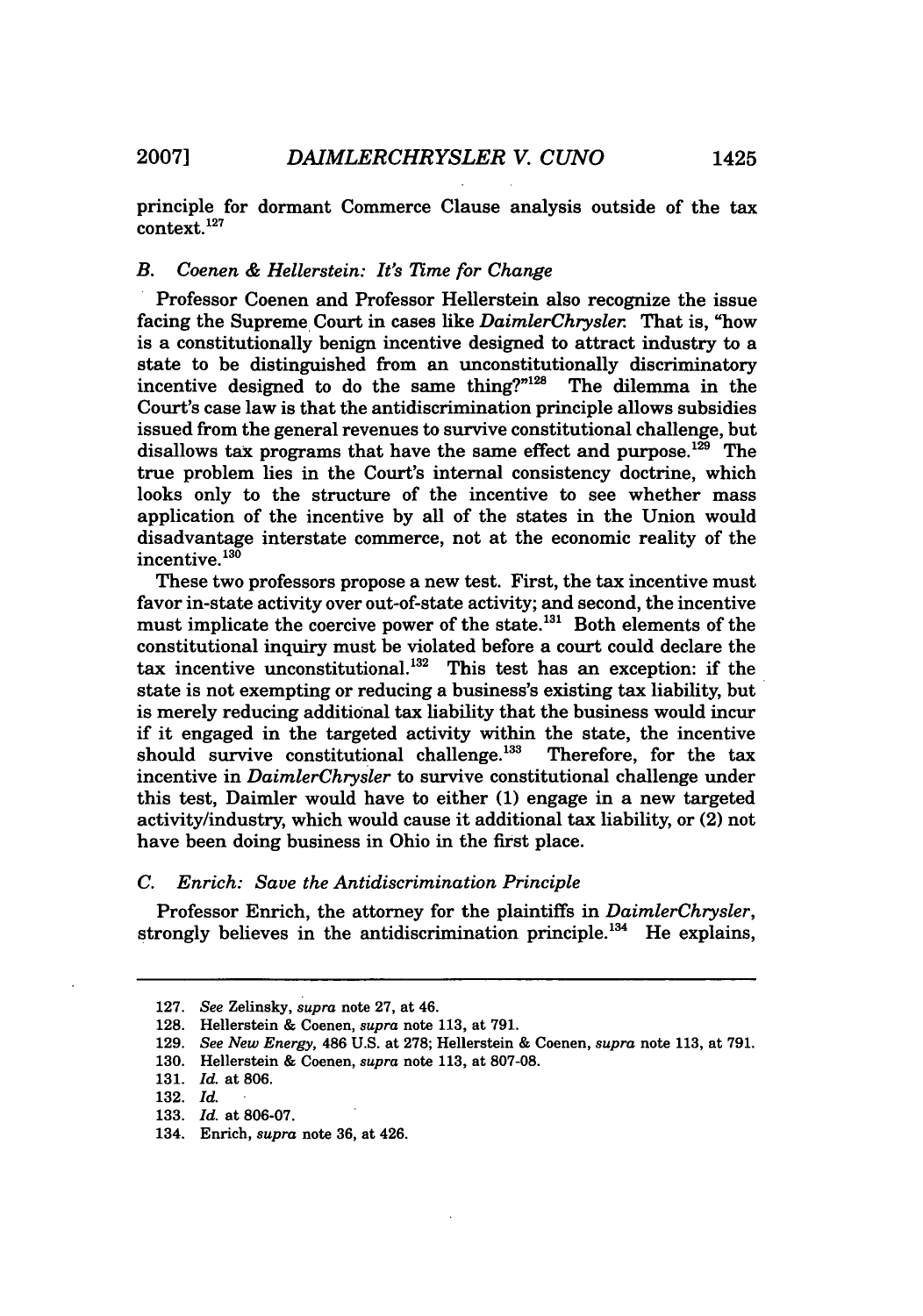"[Tihe primary focus in determining whether a particular tax provision runs afoul of the antidiscrimination principle is a practically oriented analysis of the provision's purposes and effects."<sup>135</sup> Noting the inherent defects in the Court's dormant Commerce Clause case law.<sup>136</sup> Enrich argues that the Court should revamp the antidiscrimination principle to focus on "whether a particular tax provision distorts economic decisionmaking in favor of in-state activity, not whether it treats in-state and out-of-state actors disparately." $137$  Under Enrich's revamped discrimination analysis, "business location incentives would be virtually per se unconstitutional."<sup>138</sup> Arguing against some scholars who say that the real purpose behind the dormant Commerce Clause is political union and the prevention of interstate friction, Enrich believes the central purpose behind the dormant Commerce Clause is to prevent states from impeding the free flow of the national economy—that is, free trade.<sup>139</sup> Enrich argues that by shifting the focus to an incentive's distortions on economic decision making, the "functional similarities between **. ..** [Investment Tax Credits] and property tax abatements become more prominent, and their formal differences fade in im- $_{\rm port.}^{\rm become.}$ 

#### *D. When Do the Costs Outweigh the Benefits-New Jobs and Investment v. Revenue Reduction*

An important question that seems to be ignored is whether state tax incentives actually produce the results they are intended to produce.<sup>141</sup> In other words, does the **job** growth and the postulated increase in revenue outweigh the cost of the incentive program?<sup>142</sup> If the answer is no, then state tax incentives do create a "race to the bottom" because governments are involved in a competitive bidding war in which states suffer greater economic ramifications as competition increases.<sup>143</sup> Specifically, the opponents of Economic Development Incentives ("EDI") suggest that with increased competition among states for corporate investment, states have to give such an enormous tax incentive that they

**<sup>135.</sup>** *Id.* at **432.**

**<sup>136.</sup>** *Id.* at **449-53.**

**<sup>137.</sup>** *Id.* at **456.**

**<sup>138.</sup>** *Id.* at **458.**

**<sup>139.</sup>** *Id.* at **453.**

**<sup>140.</sup>** *Id.* at **457.**

**<sup>141.</sup>** Sherry **L.** Jarrell **et al.,** *Law and Economics of Regulating Economic Development Incentives,* 41 **WAKE** FOREST L. REV. **805,** 822-24 **(2006).**

<sup>142.</sup> *Id.* at **822.**

<sup>143.</sup> *Id.* at **809,** 834.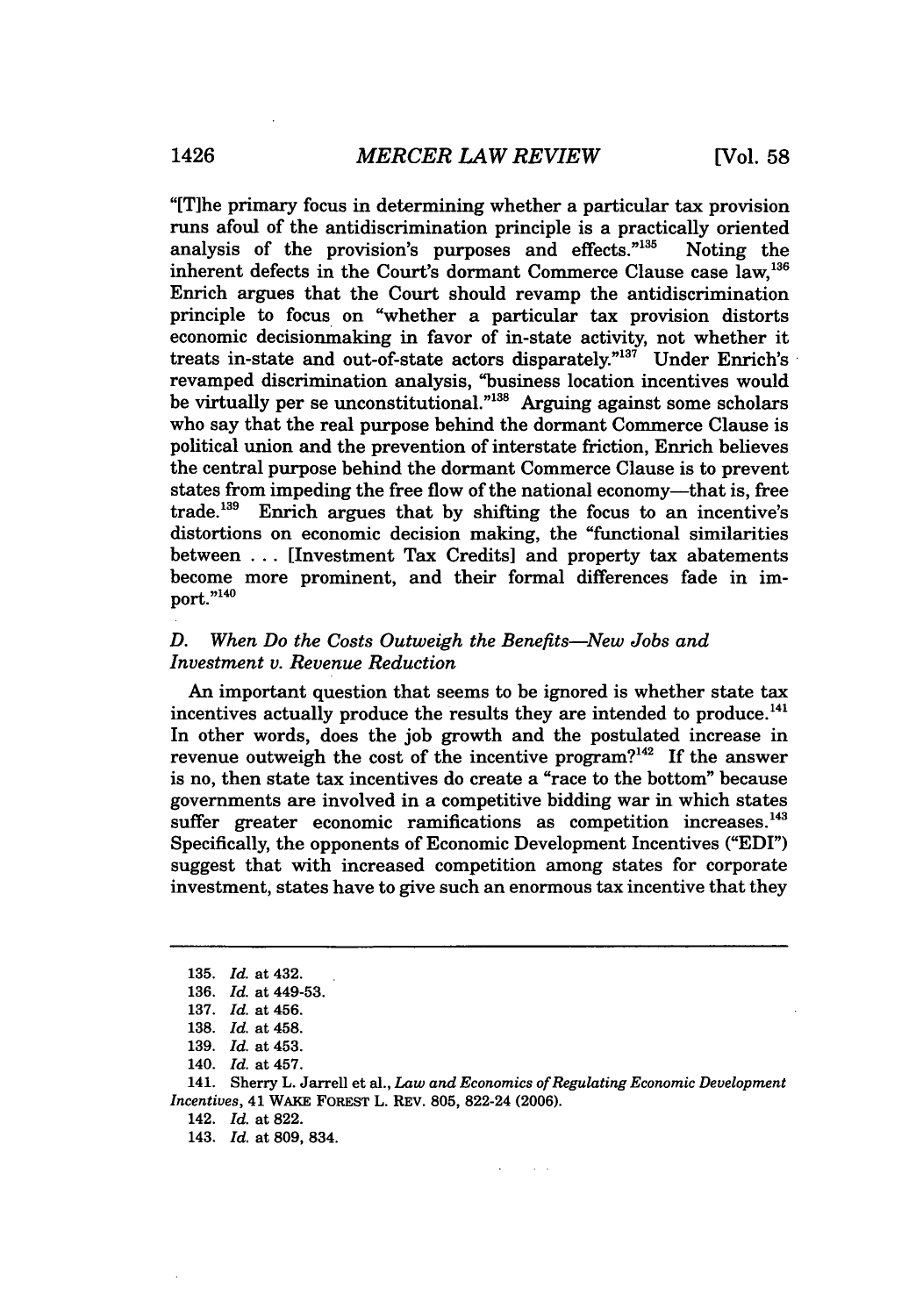never fully recover their so-called investment, resulting in net losses.<sup>144</sup> Yet, if granting tax incentives stimulates the local economy and increases revenue, it makes logical sense to allow the incentives. <sup>145</sup>

The surprising thing is that states have not measured the impact that EDI has on their local economies, and studies that have been conducted tend to show that EDI has a "statistically significant negative impact on economic growth of a region at the extremes—very high taxes or very<br>low taxes.<sup>"146</sup> Nonetheless, most results from these studies are Nonetheless, most results from these studies are unhelpful because it is hard to find the exact variables to measure.<sup>147</sup> Even with uncertainty about the true economic impact of EDI, fortyseven of forty-eight states that Meyer and Hassig surveyed between 1991 and 1993 adopted at least one tax incentive to encourage business to invest and grow within their respective states.<sup>148</sup> Without knowledge of the true economic impact that EDI has on state economies, it is difficult to gauge whether incentive packages are worth the resulting revenue reductions they cause.

Furthermore, as the holding in *New Energy* **149** suggests, there is no principled way of distinguishing a discriminatory tax from a discriminatory subsidy, yet the Court allows subsidies to exist without intervention.<sup>150</sup> The Court's reasoning in maintaining the tax/subsidy distinction presents an inherent flaw in its analysis-either showing its misunderstanding of public sector economics, which is highly unlikely, or a desire to keep dormant Commerce Clause analysis out of the subsidy arena-because in reality, a subsidy is simply a negative tax, and a state's discriminatory purpose can hide behind both.<sup>151</sup> Jettisoning the antidiscrimination principle, as Professor Zelinsky suggests, completely removes the issue from the judiciary and places discriminatory taxes within the sole responsibility of a highly partisan legislature, which, even armed with the economic knowledge that EDI is bad for

149. 486 U.S. 269.

150. This generalization, of course, presumes that subsidies are funded from general revenues. The Court has struck down subsidies that merely rebate preexisting tax liability-that is, where tax revenues fund the subsidy instead of general revenues. *See* West Lynn Creamery, Inc. v. Healy, 512 U.S. 186, 199 (1994).

 $\sim 10^{-1}$  .

151. Zelinsky, *supra* note 27, at 34-35; ROSEN, *supra* note 39, at 293.

<sup>144.</sup> *See generally id.* at 822-24, 834.

<sup>145.</sup> *See generally id.* at 824.

<sup>146.</sup> *Id.* at 822-24.

<sup>147.</sup> Clayton P. Gillette, *Business Incentives, Interstate Competition, and the Commerce Clause,* 82 MINN. L. REV. 447, 452 (1997).

<sup>148.</sup> James R. Rogers, *The Effectiveness and Constitutionality of State Tax Incentive Policies for Locating Businesses: A Simple Game Theoretic Analysis,* 53 TAX LAW. 431, 431 (2000).